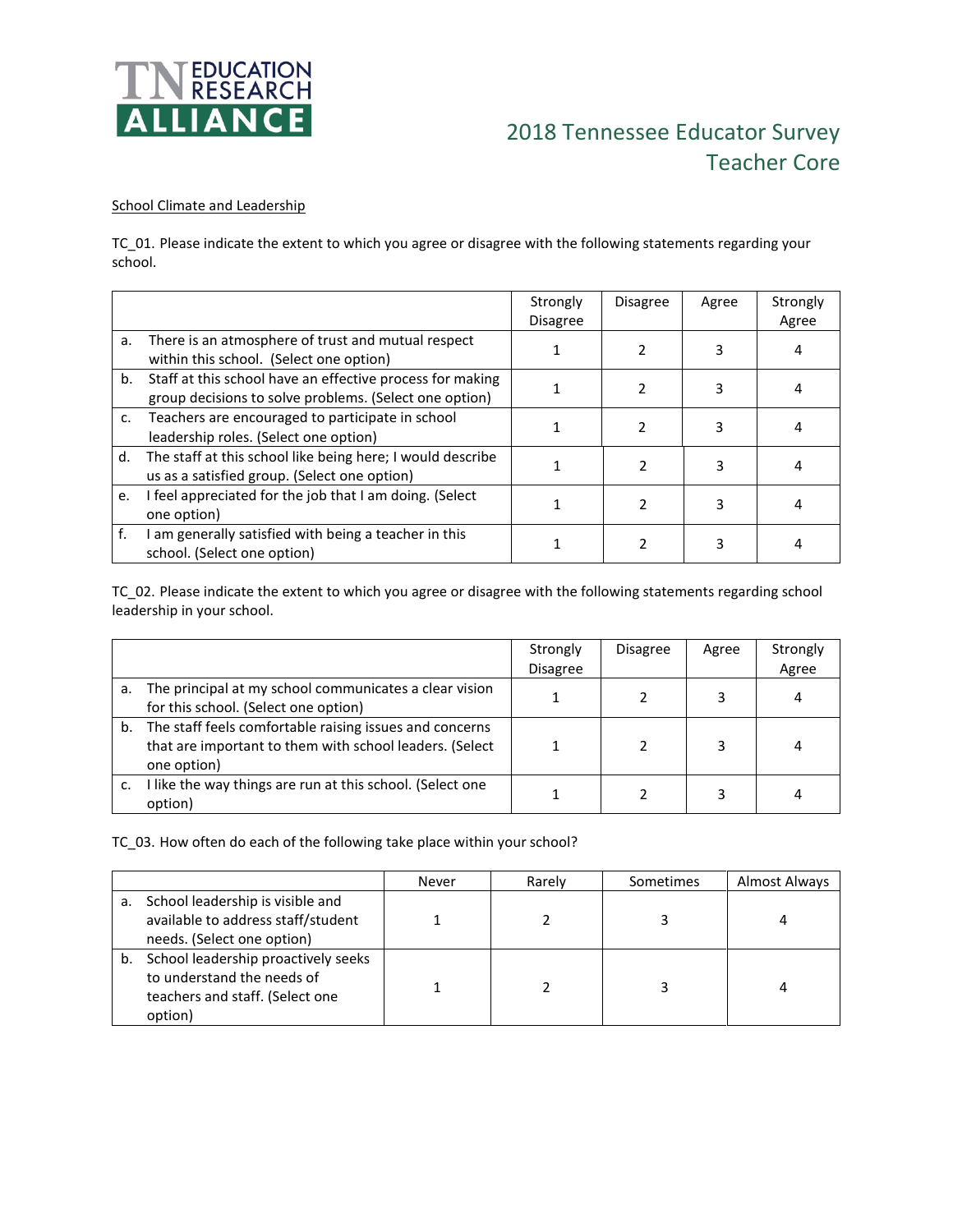## TC 04. Please indicate the role that teachers have in each of the following areas in your school.

|    |                                                                        | No role at<br>all | Small<br>role | Moderate<br>role | Large role |
|----|------------------------------------------------------------------------|-------------------|---------------|------------------|------------|
| а. | Selecting instructional materials and resources (Select<br>one option) |                   |               |                  |            |
| b. | Selecting new teachers to join our staff (Select one<br>option)        |                   |               |                  |            |
|    | School improvement planning (Select one option)                        |                   |               |                  |            |

TC\_05. Please indicate the extent to which you agree or disagree with the following statements regarding your school.

|    |                                                                                                                       | Strongly<br><b>Disagree</b> | <b>Disagree</b> | Agree | Strongly<br>Agree |
|----|-----------------------------------------------------------------------------------------------------------------------|-----------------------------|-----------------|-------|-------------------|
| a. | Teachers in my school are allowed to focus on teaching<br>students with minimal interruptions. (Select one<br>option) |                             |                 | 3     | 4                 |
| b. | I feel pulled in many different directions, in terms of<br>what to teach and how to teach it. (Select one option)     |                             | 2               |       | 4                 |
| c. | The individual planning time provided for teachers in<br>my school is sufficient. (Select one option)                 |                             | 2               |       |                   |
| d. | The collaborative planning time provided for teachers in<br>my school is sufficient. (Select one option)              |                             | 2               | 3     |                   |
| e. | My curriculum is an important tool in helping reach my<br>students' instructional goals. (Select one option)          |                             |                 |       |                   |

TC\_06. Please indicate the extent to which you agree or disagree with the following statements regarding your school.

|    |                                                                                                    | Strongly<br><b>Disagree</b> | <b>Disagree</b> | Agree | Strongly<br>Agree |
|----|----------------------------------------------------------------------------------------------------|-----------------------------|-----------------|-------|-------------------|
| a. | This school effectively handles student discipline and<br>behavioral problems. (Select one option) |                             |                 |       | 4                 |
| b. | Students treat adults with respect at this school. (Select<br>one option)                          |                             |                 |       | 4                 |

TC 07. In a typical week, what percentage of instructional time do you spend dealing with student behavioral and disciplinary issues? (Select one option)

- a. 5 percent or less
- b. 6 percent to 10 percent
- c. 11 percent to 15 percent
- d. 16 percent to 25 percent
- e. More than 25 percent





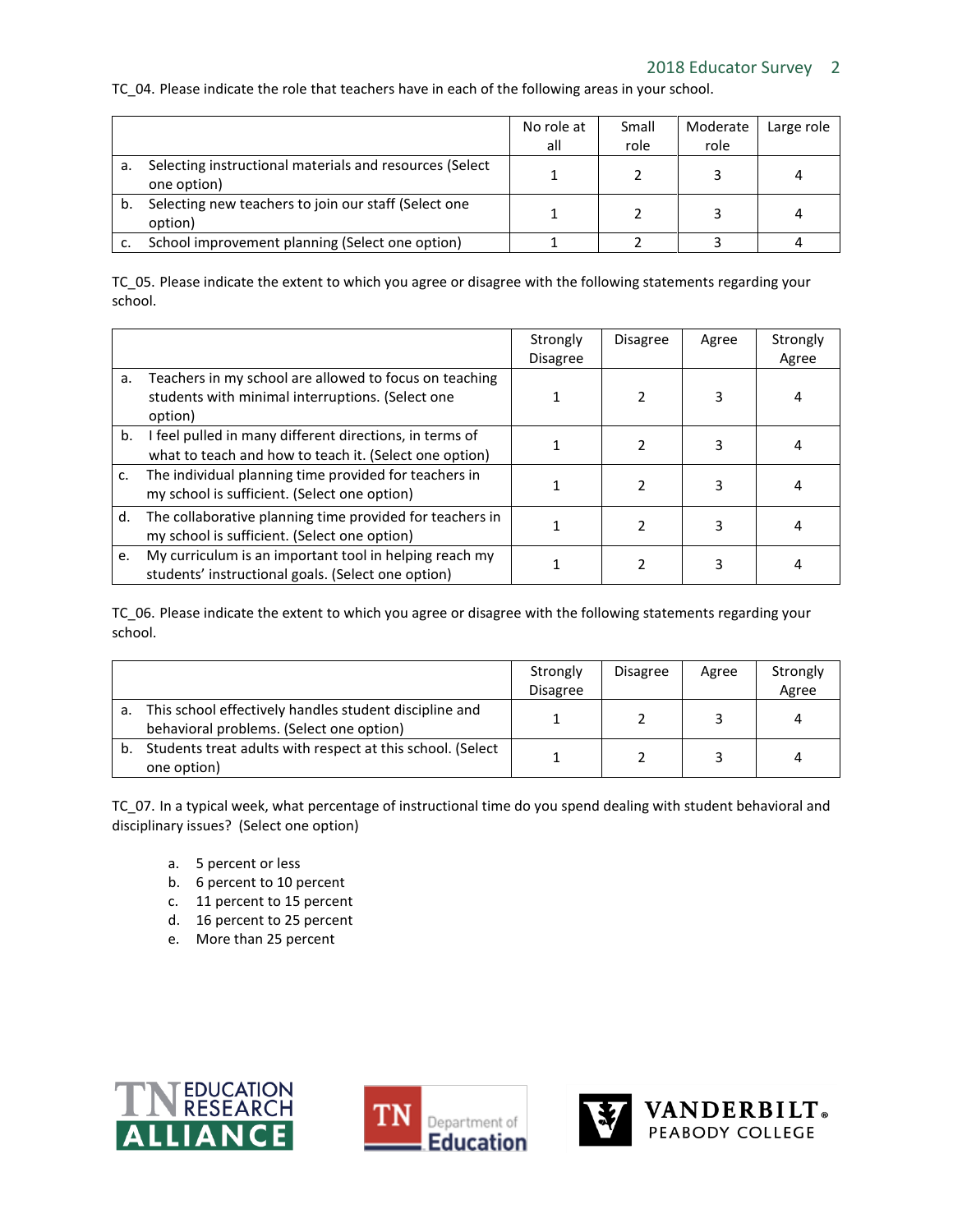# 2018 Educator Survey 3

TC\_08. Please indicate the extent to which you agree or disagree with each of the following statements about your school.

|    |                                                                                                     | Never | Rarely | Sometimes | Almost |
|----|-----------------------------------------------------------------------------------------------------|-------|--------|-----------|--------|
|    |                                                                                                     |       |        |           | Always |
| a. | Teachers and parents think of each other as partners in<br>educating children. (Select one option)  |       |        |           | 4      |
| b. | Staff at this school work hard to build trusting<br>relationships with parents. (Select one option) |       |        |           |        |
|    | Parents respond to my suggestions for helping their<br>child. (Select one option)                   |       |        |           |        |

#### Instructional Practice

TC\_09. On a seven-point scale, please indicate the extent to which you feel empowered to teach in ways that are best for your students.

| Constrained<br>ັບ |  |  | mpowerea |
|-------------------|--|--|----------|
|                   |  |  |          |

TC\_10. (IF TC\_10=7 OR TC\_10=6 OR TC\_10=5) What factors do you feel are most responsible for empowering you to teach in ways that you believe are best for your students?

TC\_11. (IF TC\_10=1 OR TC\_10=2 OR TC\_10=3 OR TC\_10=4) What factors do you feel are most responsible for restricting you from teaching in ways that you believe are best for your students?

TC\_12. On a seven-point scale, please indicate the extent to which content in your classes is paper-based (textbooks, etc.) versus digitally-based. (Select one option)

| Predominantly |  |  | Predominantly |
|---------------|--|--|---------------|
| Paper Content |  |  | Digital       |
|               |  |  | Content 7     |

TC 13. How often are each of the following true at your school?

|    |                                                                                                                                                  | Never | Rarely | Sometimes | Almost<br>Always |
|----|--------------------------------------------------------------------------------------------------------------------------------------------------|-------|--------|-----------|------------------|
| а. | have a group of colleagues with whom I regularly<br>meet to reflect on potential improvements to<br>instructional practice. (Select one option)  |       |        | ર         | 4                |
| b. | Teachers in this school adjust their instruction based<br>on the cultural differences that exist within their<br>classrooms. (Select one option) |       |        |           | 4                |

#### TC\_14. How often do each of the following take place within your classroom?

|                                                                                                        | Never | Rarely | Sometimes | Almost<br>Always |
|--------------------------------------------------------------------------------------------------------|-------|--------|-----------|------------------|
| Students have the opportunity to build on each<br>other's ideas during discussion. (Select one option) |       |        |           |                  |







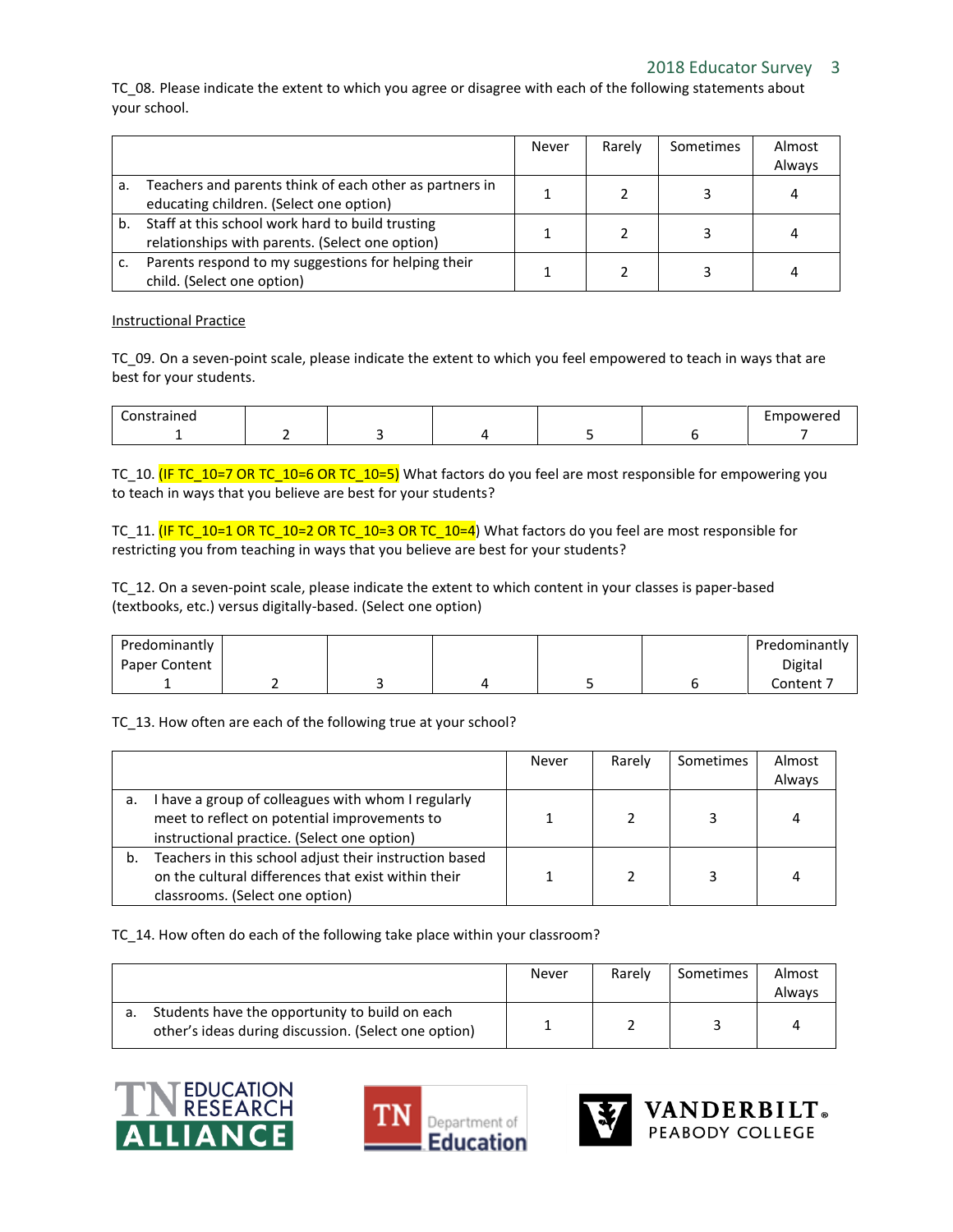2018 Educator Survey 4

| b. Students use evidence and text references to support |  |  |
|---------------------------------------------------------|--|--|
| their ideas. (Select one option)                        |  |  |

#### Teacher Evaluation and Instructional Improvement

TC\_15. Please indicate the extent to which you agree or disagree with the following statements regarding the instructional improvement processes in your school.

|             |                                                                                                                                   | Strongly<br><b>Disagree</b> | <b>Disagree</b> | Agree | Strongly<br>Agree |
|-------------|-----------------------------------------------------------------------------------------------------------------------------------|-----------------------------|-----------------|-------|-------------------|
| a.          | Our school staff is a learning community in which<br>ideas and suggestions for improvement are<br>encouraged. (Select one option) |                             | $\mathcal{P}$   | 3     | 4                 |
| b.          | I receive specific professional learning<br>suggestions that are tailored to my needs. (Select<br>one option)                     |                             |                 | 3     |                   |
| $C_{\star}$ | My professional learning is closely aligned to the<br>evaluation system in place in my district. (Select<br>one option)           |                             |                 | 3     |                   |
| d.          | My professional learning is closely aligned to the<br>instructional materials I use in class. (Select one<br>option)              |                             |                 | 3     |                   |
| e.          | In general, the professional learning I have<br>received this year has led to improvements in my<br>teaching. (Select one option) |                             |                 |       |                   |

TC\_16. Please indicate the extent to which you agree or disagree with the following statements regarding the teacher evaluation process used in your school.

|    |                                                                                                                                     | Strongly<br><b>Disagree</b> | <b>Disagree</b> | Agree | Strongly<br>Agree |
|----|-------------------------------------------------------------------------------------------------------------------------------------|-----------------------------|-----------------|-------|-------------------|
| а. | The processes used to conduct my teacher<br>evaluation are fair to me. (Select one option)                                          |                             |                 |       |                   |
| b. | In general, the teacher evaluation process used<br>in my school has led to improvements in my<br>teaching. (Select one option)      |                             |                 |       |                   |
|    | In general, the teacher evaluation process used<br>in my school has led to improvements in student<br>learning. (Select one option) |                             |                 |       |                   |

TC\_17. During the current school year, feedback that I received from my evaluator was (Please select the most appropriate answer) (Select one option)

- a. Focused more on helping me improve my teaching than making a judgment about my performance.
- b. Focused more on making a judgment about my performance than helping me improve my teaching.
- c. Equally focused on helping me improve my teaching and making a judgment about my performance.





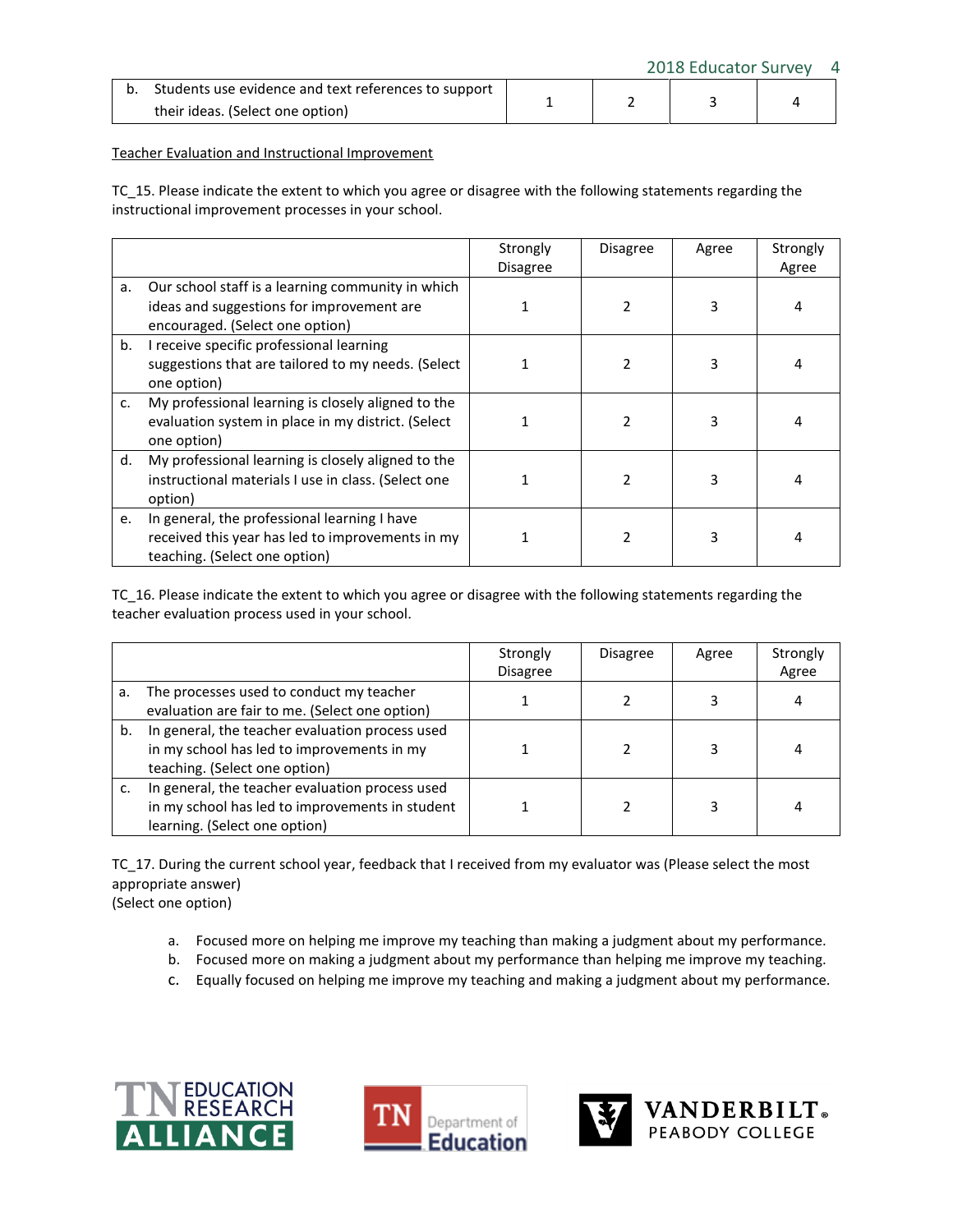# Teacher Professional Learning

| TC 18. Please select the response that best describes your current perspective of your professional development |  |
|-----------------------------------------------------------------------------------------------------------------|--|
| (PD) experiences within each of the following areas during the current school year.                             |  |

|                                                                                                                                | I need both more<br>PD experiences<br>and higher quality<br>PD in this area. | I need more<br>PD experiences<br>that emphasize<br>this area. | I need<br>higher<br>quality PD<br>in this area. | I am satisfied with<br>both the quality and<br>amount of PD<br>received in this area. |
|--------------------------------------------------------------------------------------------------------------------------------|------------------------------------------------------------------------------|---------------------------------------------------------------|-------------------------------------------------|---------------------------------------------------------------------------------------|
| a. General instructional strategies and<br>practices (e.g., differentiation,<br>questioning, wait-time) (Select one<br>option) | $\mathbf{1}$                                                                 | $\overline{2}$                                                | 3                                               | 4                                                                                     |
| b. Instructional strategies specific to<br>the subject-area content I teach<br>(Select one option)                             | $\mathbf{1}$                                                                 | $\overline{2}$                                                | 3                                               | 4                                                                                     |
| c. Using the curriculum provided for<br>my classes (Select one option)                                                         | $\mathbf{1}$                                                                 | $\overline{2}$                                                | 3                                               | 4                                                                                     |
| d. Covering standards within my<br>instruction (Select one option)                                                             | $\mathbf{1}$                                                                 | $\overline{2}$                                                | 3                                               | 4                                                                                     |
| e. Addressing students' socio-<br>emotional development needs<br>(Select one option)                                           | $\mathbf{1}$                                                                 | $\overline{2}$                                                | 3                                               | 4                                                                                     |
| f. Working with students from diverse<br>racial, ethnic, or cultural<br>backgrounds (Select one option)                        | $\mathbf{1}$                                                                 | $\overline{2}$                                                | 3                                               | 4                                                                                     |
| g. Meeting the needs of all learners<br>(e.g., English learners and students<br>with disabilities) (Select one<br>option)      | 1                                                                            | 2                                                             | 4                                               | 4                                                                                     |
| h. Addressing student behavioral<br>issues (Select one option)                                                                 | $\mathbf{1}$                                                                 | 2                                                             | 3                                               | 4                                                                                     |

TC\_19. (If Q06=1) You indicated that you have in the past year, taught EL students. Please indicate the extent to which you had sufficient access to each of the following supports for teaching your EL students.

|                                                  | Not At | To a Minimal | To a Moderate | To a Great |
|--------------------------------------------------|--------|--------------|---------------|------------|
|                                                  | All    | Extent       | Extent        | Extent     |
| a. Data necessary to help me modify my           |        |              |               |            |
| instruction. (Select one option)                 |        |              |               |            |
| b. Collaborators in my school that could help me |        |              |               |            |
| modify my instruction. (Select one option)       |        |              |               |            |